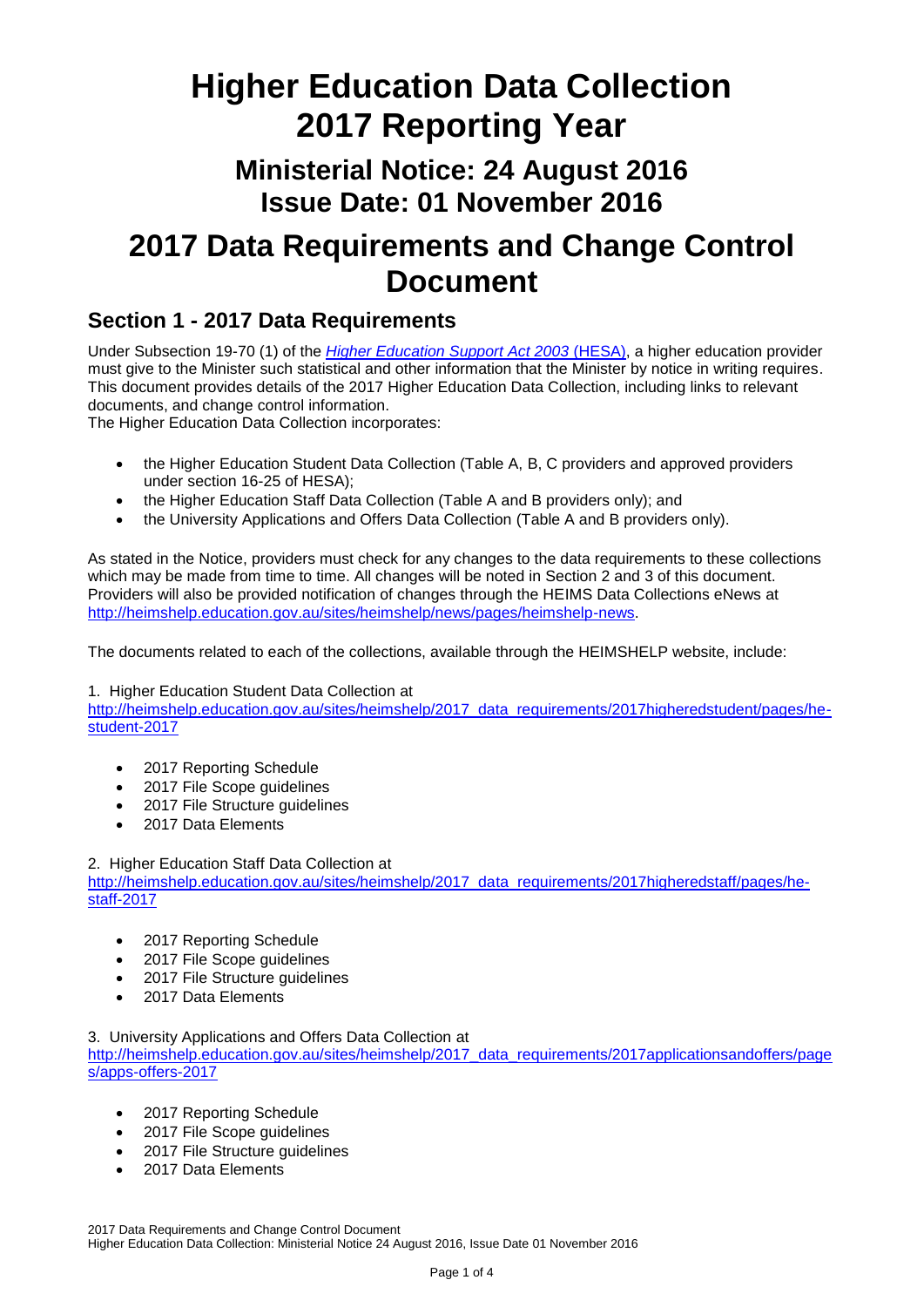### **Section 2 – Change Control Summary for the 2017 Reporting Year**

Changes for 2017 Data Requirements - issued 01 November 2016

#### **STUDENT DATA COLLECTIONS**

Modifications to the following requirements have been made to implement the new arrangements for the research block grants:

- 1. Element 490 (Student Status code)
	- Addition of new code 331 domestic or overseas student receiving a Research Training Program (RTP) Fees Offset as defined in the Commonwealth Scholarships Guidelines (Research).
	- End dating of codes 320 and 330 to 31 December 2016. These codes are only to be used for revisions or retrospective reporting.
- 2. Element 487 (Scholarship type code)
	- Addition of two new codes
		- o 08 A student receiving a Research Training Program (RTP) Stipend
		- o 09 A student receiving a Research Training Program (RTP) Fees Offset, but not receiving a RTP Stipend
	- End dating of codes 01, 02 and 07 to 31 December 2016. These codes are only to be used for revisions or retrospective reporting.

3. Allocation of a Commonwealth Higher Education Student Support Number (CHESSN) to all domestic Research Training Program (RTP) students from 2017.

#### Changes for 2017 Data Requirements - issued 24 August 2016

#### **STUDENT DATA COLLECTIONS**

Modification to the following elements:

1. Element 490 (Student Status code) - to implement amendments to *Higher Education Support Act 2003*  that removed the HECS-HELP discount for Commonwealth supported students who pay their student contributions up front. The changes include the:

- addition of a new status code 204 Paid the full student contribution up-front
- end dating of the following codes to 31 December 2016:
	- o 202 Paid the full student contribution up-front with the HECS-HELP discount
	- $\circ$  203 Paid the full student contribution up-front without the HECS-HELP discount.

2. Element 384 (Total amount charged) - updated coding notes to remove reference to HECS-HELP status and discount calculations for Commonwealth supported students who pay their student contributions up front.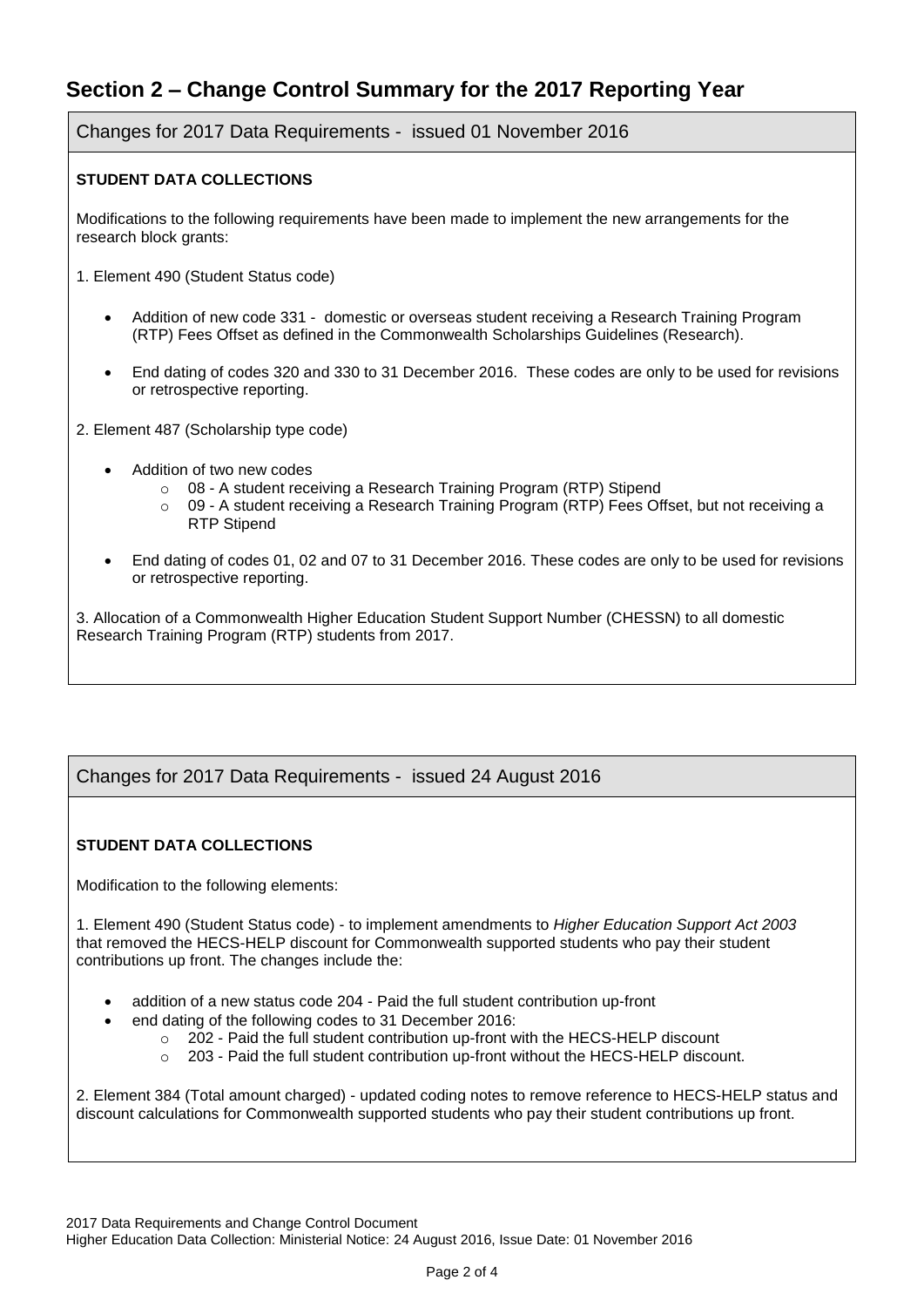## **Section 3 - Change Control Details STUDENT DATA COLLECTION – 2017 Reporting Year**

#### **Scope documents**

| <b>File Name</b>                                                                     | <b>Version</b> | Change                                                                                                                                                    | <b>Sector</b><br>consultation | Reason for change                                                      | Impact of change | <b>Issue Date</b> |
|--------------------------------------------------------------------------------------|----------------|-----------------------------------------------------------------------------------------------------------------------------------------------------------|-------------------------------|------------------------------------------------------------------------|------------------|-------------------|
| Commonwealth Higher<br><b>Education Student</b><br><b>Support Number</b><br>(CHESSN) | 5.1            | A Commonwealth<br><b>Higher Education</b><br><b>Student Support Number</b><br>(CHESSN) will be<br>required for all domestic<br>RTP students from<br>2017. | Yes                           | To implement the new<br>arrangements for the<br>research block grants. | No system change | 01 November 2016  |

#### **DATA ELEMENTS – 2017 Reporting Year**

| Name of Element               | <b>Version</b> | Change                                                                                                                                                                                        | <b>Sector</b><br>consultation | Reason for change                                                                                                       | Impact of change | <b>Issue Date</b> |
|-------------------------------|----------------|-----------------------------------------------------------------------------------------------------------------------------------------------------------------------------------------------|-------------------------------|-------------------------------------------------------------------------------------------------------------------------|------------------|-------------------|
| E384 Total amount<br>charged  | 5.0            | Updated coding notes to<br>remove reference to<br>HECS-HELP status and<br>discount calculations for<br>Commonwealth<br>supported students who<br>pay their student<br>contributions up front. | No.                           | Removal of HECS-<br>HELP discount for<br>Commonwealth<br>supported students who<br>pay their contributions<br>up front. | No system change | 24 August 2016    |
| E487 Scholarship type<br>code | 4.1            | Addition of two new<br>codes 08 and 09, and<br>end dating of codes 01,<br>02 and 07 to support the<br>administration of the<br>redesigned program.                                            | Yes                           | To implement the new<br>arrangements for the<br>research block grants.                                                  | System change    | 01 November 2016  |

2017 Data Requirements and Change Control Document Higher Education Data Collection: Ministerial Notice: 24 August 2016, Issue Date: 01 November 2016